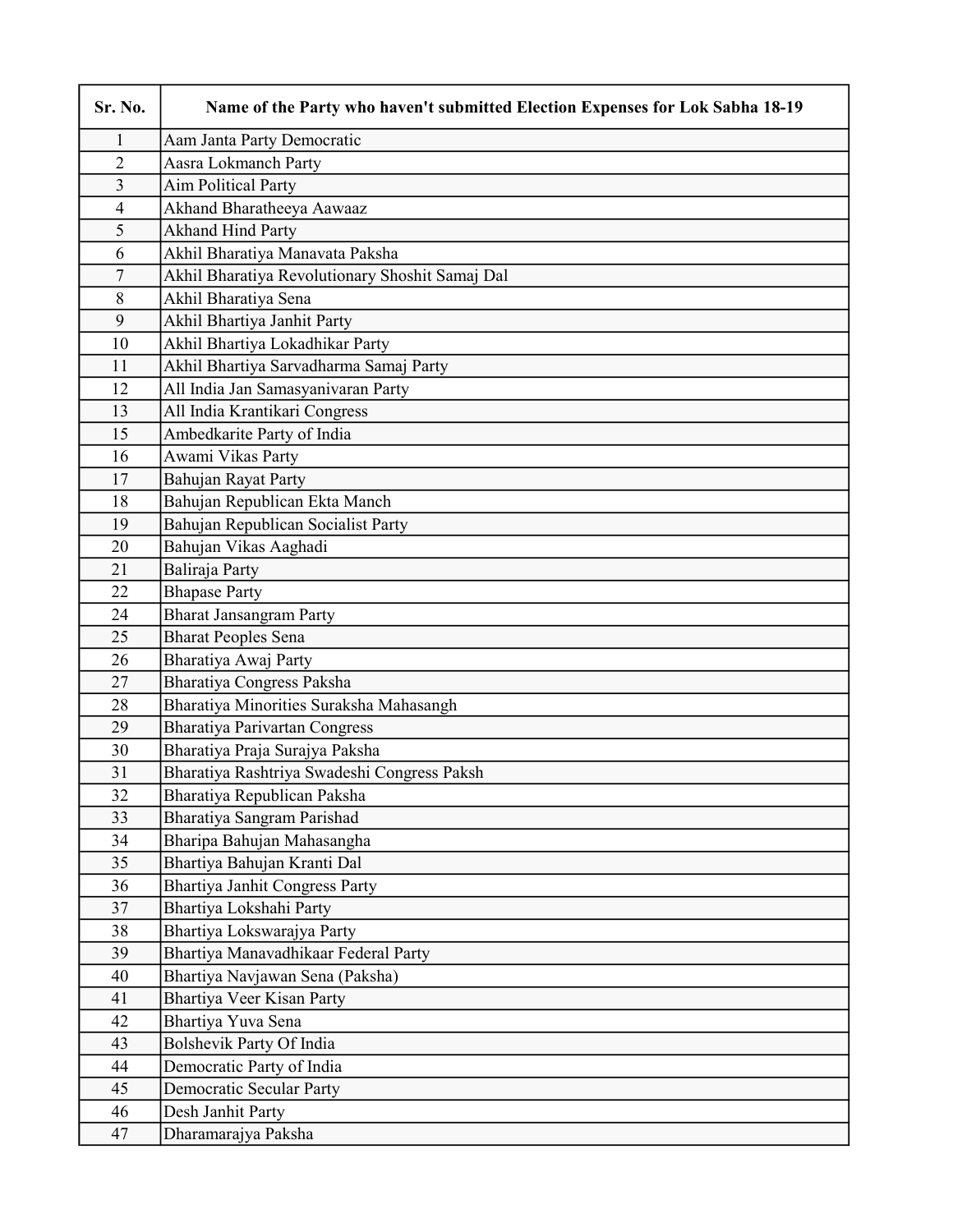| 48 | Forum For Presidential Democracy    |
|----|-------------------------------------|
| 49 | Forward Democratic Labour Party     |
| 50 | Hamari Apni Party                   |
| 51 | Hindu Ekta Andolan Party            |
| 53 | Hindustan Swaraj Congress Party     |
| 54 | Hindusthan Praja Paksha             |
| 56 | <b>Independent Indian Congress</b>  |
| 57 | Indian Milan Party of India         |
| 58 | Jai Janseva Party                   |
| 59 | Jan Surajya Shakti                  |
| 60 | Janhit Lokshahi Party               |
| 61 | Janmat Vikas Paksha                 |
| 62 | Jantawadi Congress Party            |
| 63 | Kendriya Janvikas Party             |
| 64 | Kisan Garib Nagrik Party            |
| 65 | Kranti Kari Jai Hind Sena           |
| 66 | Krantisena Maharashtra              |
| 67 | Loksangram                          |
| 68 | Lokshasan Andolan Party             |
| 69 | Lokshasan Party of India            |
| 70 | Maharashtra Parivartan Sena (T)     |
| 71 | Maharashtra Vikas Aghadi            |
| 72 | Manav Adhikar Raksha Party          |
| 73 | Manav Ekta Party                    |
| 74 | Marathwada Janta Paksha             |
| 75 | Minorities Democratic Party         |
| 76 | National Black Panther Party        |
| 77 | Nav Bharat Democratic Party         |
| 78 | Navbahujan Samajparivartan Party    |
| 79 | New Rashtriya Samaj Party           |
| 80 | News Congress                       |
| 81 | Panthers Republican Party           |
| 82 | Peasants And Workers Party of India |
| 83 | People's Union Party                |
| 84 | Peoples Guardian                    |
| 85 | Peoples Power Party                 |
| 86 | Peoples Republican Party            |
| 87 | Prabuddha Bharat Prajasattak Party  |
| 88 | Prabuddha Republican Party          |
| 89 | Prajasattak Bharat Paksha           |
| 90 | Prajasattak Samajwaadi Bharat Party |
| 91 | Rashtra Hith Party                  |
| 92 | Rashtravadi Kranti Dal              |
| 93 | Rashtriya Aam Party                 |
| 94 | Rashtriya Aman Sena                 |
| 95 | Rashtriya Antyodaya Congress        |
| 96 | Rashtriya Anyay Nivaran Sena        |